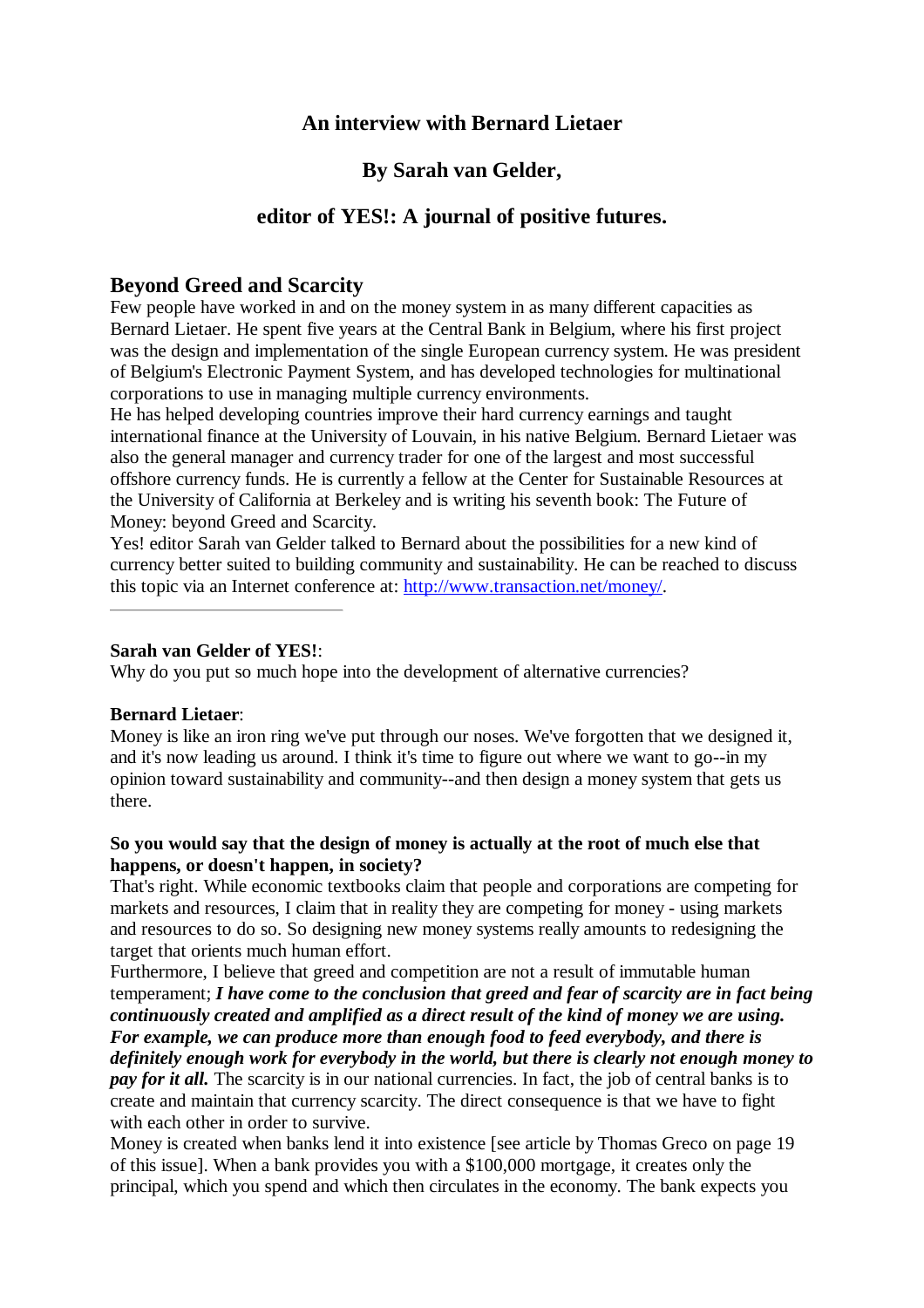to pay back \$200,000 over the next 20 years, but it doesn't create the second \$100,000 - the interest. Instead, the bank sends you out into the tough world to battle against everybody else to bring back the second \$100,000.

### **So some people have to lose in order for others to win? Some have to default on their loan in order for others to get the money needed to pay off that interest?**

That's right. All the banks are doing the same thing when they lend money into existence. That is why the decisions made by central banks, like the Federal Reserve in the US, are so important --increased interest costs automatically determine a larger proportion of necessary bankruptcies. So when the bank verifies your "creditworthiness," it is really checking whether you are capable of competing and winning against other players - able to extract the second \$100,000 that was never created. And if you fail in that game, you lose your house or whatever other collateral you had to put up.

### **That also influences the unemployment rate.**

It's certainly a major factor, but there's more to it. Information technologies increasingly allow us to attain very good economic growth without increases in employment. I believe we're seeing one of the last job-driven affluent periods in the US right now. As Jeremy Rifkin argues in his book, The End of Work, jobs are basically not going to be there anymore, even in "good times."

A study done by The International Metalworkers Federation in Geneva predicts that within the next 30 years, 2 or 3 percent of the world's population will be able to produce everything we need on the planet. Even if they're off by a factor of 10, we'd still have a question of what 80 percent of humanity will do.

*My forecast is that local currencies will be a major tool for social design in the 21st century, if for no other reasons than employment.* I don't claim that these local currencies will or should replace national currencies; that is why I call them "complementary" currencies. The national, competition-generating currencies will still have a role in the competitive global market.

I believe, however, that complementary local currencies are a lot better suited to developing cooperative, local economies.

### **And these local economies will provide a form of employment that won't be threatened with extinction?**

As a first step, that is correct. For example, in France, there are now 300 local exchange networks, called Grain de Sel, literally "Grain of Salt." These systems - which arose exactly when and where the unemployment levels reached about 12 percent<sup>\*</sup>- facilitate exchanges of everything from rent to organic produce, but they do something else as well. Every fortnight in the Ariege, in southwestern France, there is a big party. People come to trade not only cheeses, fruits, and cakes as in the normal market days, but also hours of plumbing, haircuts, sailing or English lessons. Only local currencies accepted!

Local currency creates work, and I make a distinction between work and jobs. A job is what you do for a living; work is what you do because you like to do it. I expect jobs to increasingly become obsolete, but there is still an almost infinite amount of fascinating work to be done. For example, in France you find people offering guitar lessons and requesting lessons in German. Neither would pay in French francs. What's nice about local currency is that when people create their own money, they don't need to build in a scarcity factor. And they don't need to get currency from elsewhere in order to have a means of making an exchange with a neighbor. Edgar Cahn's Time Dollars are a classical example [see page 24 of this issue]. *As soon as you have an agreement between two people about a transaction using*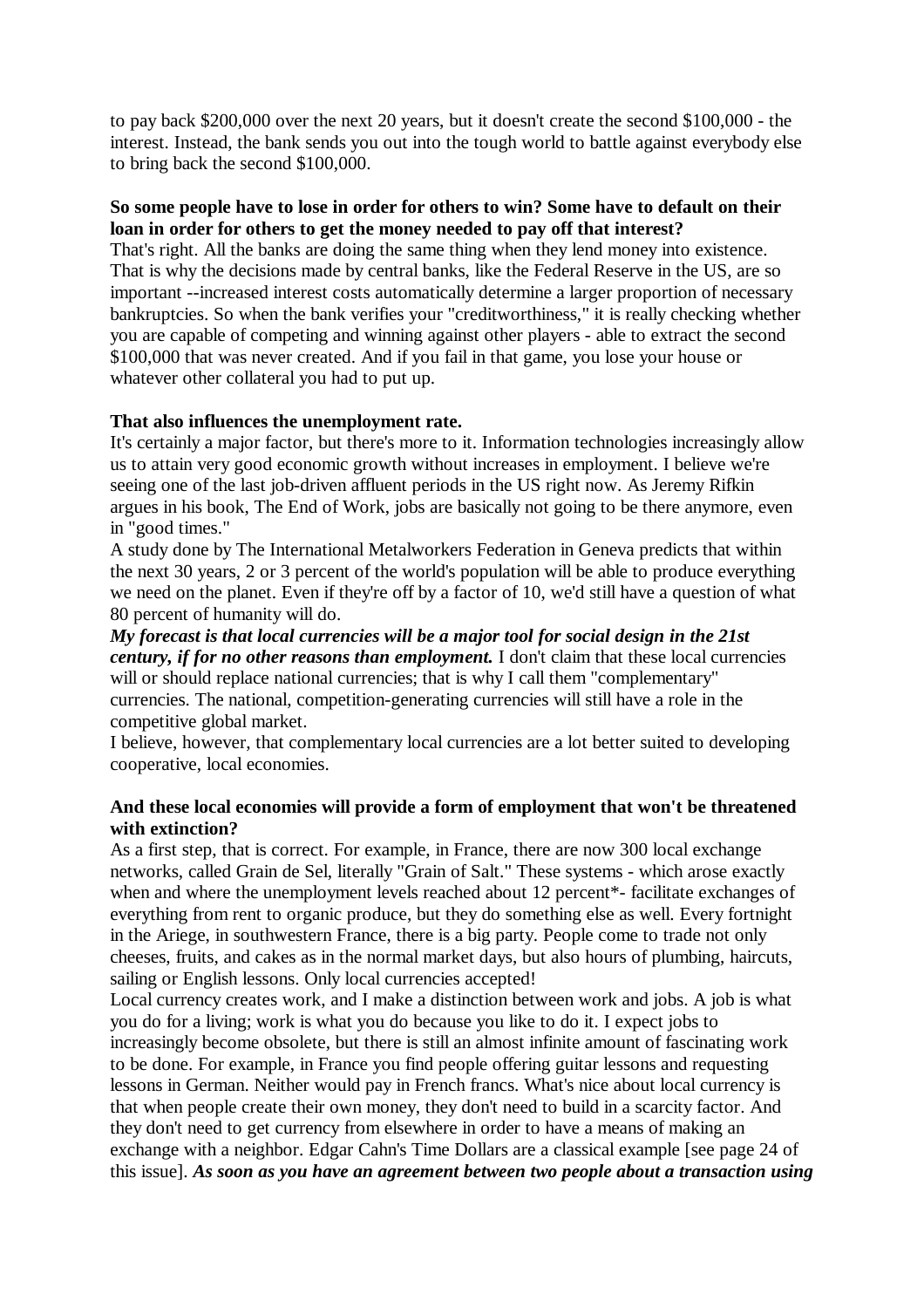*Time Dollars, they literally create the necessary "money" in the process; there's no scarcity of money.* That does not mean there's an infinite amount of this currency, either; you cannot give me 500,000 hours - nobody has 500,000 hours to give. So there's a ceiling on it, yes, but there's no artificial scarcity. Instead of pitting people against each other, the system actually helps them cooperate.

#### **So you're suggesting that scarcity needn't be a guiding principle of our economic system. But isn't scarcity absolutely fundamental to economics, especially in a world of limited resources?**

My analysis of this question is based on the work of Carl Gustav Jung because he is the only one with a theoretical framework for collective psychology, and money is fundamentally a phenomenon of collective psychology. A key concept Jung uses is the archetype, which can be described as an emotional field that mobilizes people, individually or collectively, in a particular direction. Jung showed that whenever a particular archetype is repressed, two types of shadows emerge, which are polarities of each other. For example, if my higher self corresponding to the archetype of the King or the Queen - is repressed, I will behave either as a Tyrant or as a Weakling. These two shadows are connected to each other by fear. A Tyrant is tyrannical because he's afraid of appearing weak; a Weakling is afraid of being tyrannical. Only someone with no fear of either one of these shadows can embody the archetype of the King.

Now let's apply this framework to a well-documented phenomenon - the repression of the Great Mother archetype. The Great Mother archetype was very important in the Western world from the dawn of prehistory throughout the pre-Indo-European time periods, as it still is in many traditional cultures today. But this archetype has been violently repressed in the West for at least 5,000 years starting with the Indo-European invasions - reinforced by the anti-Goddess view of Judeo-Christianity, culminating with three centuries of witch hunts - all the way to the Victorian era.

If there is a repression of an archetype on this scale and for this length of time, the shadows manifest in a powerful way in society. After 5,000 years, people will consider the corresponding shadow behaviors as "normal." The question I have been asking is very simple: What are the shadows of the Great Mother archetype? I'm proposing that these shadows are greed and fear of scarcity. So it should come as no surprise that in Victorian times - at the apex of the repression of the Great Mother - *a Scottish schoolmaster named Adam Smith noticed a lot of greed and scarcity around him and assumed that was how all "civilized" societies worked. Smith, as you know, created modern economics, which can be defined as a way of allocating scarce resources through the mechanism of individual, personal greed.*

### **Wow! So if greed and scarcity are the shadows, what does the Great Mother archetype herself represent in terms of economics?**

Let's first distinguish between the Goddess, who represented all aspects of the Divine, and the Great Mother, who specifically symbolizes planet Earth - fertility, nature, the flow of abundance in all aspects of life.

Someone who has assimilated the Great Mother archetype trusts in the abundance of the universe. *It's when you lack trust that you want a big bank account. The first guy who accumulated a lot of stuff as protection against future uncertainty automatically had to start defending his pile against everybody else's envy and needs. If a society is afraid of scarcity, it will actually create an environment in which it manifests well-grounded reasons to live in fear of scarcity.* It is a self-fulfilling prophecy!

Also, we have been living for a long time under the belief that we need to create scarcity to create value. Although that is valid in some material domains, we extrapolate it to other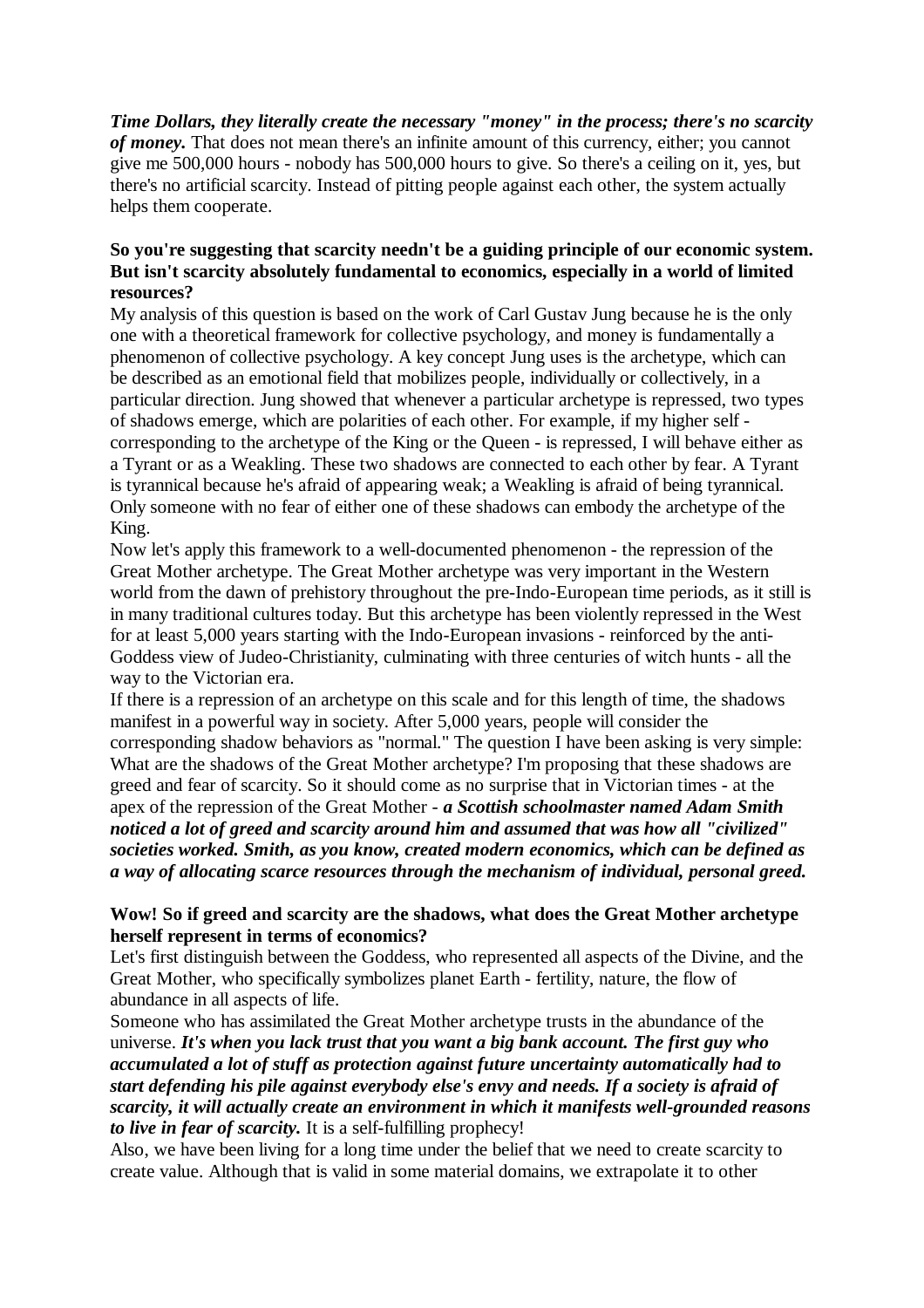domains where it may not be valid. For example, there's nothing to prevent us from freely distributing information. The marginal cost of information today is practically nil. Nevertheless, we invent copyrights and patents in an attempt to keep it scarce.

#### **So fear of scarcity creates greed and hoarding, which in turn creates the scarcity that was feared. Whereas cultures that embody the Great Mother are based on abundance and generosity. Those ideas are implicit in the way you've defined community, are they not?**

Actually it's not my definition, it's etymological. The origin of the word "community" comes from the Latin munus, which means the gift, and cum, which means together, among each other. So community literally means to give among each other.

Therefore I define my community as a group of people who welcome and honor my gifts, and from whom I can reasonably expect to receive gifts in return.

### *And local currencies can facilitate that exchange of gifts***.**

The majority of the local currencies I know about have been started for the purpose of creating employment, but *there is a growing group of people who are starting local currencies specifically to create community***.** For example, I would feel funny calling my neighbor in the valley and saying, "I notice you have a lot of pears on your tree. Can I have them?" I would feel I needed to offer something in return. But if I'm going to offer scarce dollars, I might just as well go to the supermarket, so we end up not using the pears. If I have local currency, there's no scarcity in the medium of exchange, so buying the pears becomes an excuse to interact.

In Takoma Park, Maryland, Olaf Egeberg started a local currency to facilitate these kinds of exchanges within his community. And the participants agree that is exactly what has been happening.

### **That raises the question of whether local currencies can also be a means for people to meet their basic needs for food and housing, or would those sectors remain part of the competitive economy?**

There are lots of people who love gardening, but who can't make a living from it in the competitive world*. If a gardener is unemployed, and I'm unemployed, in the normal economy we might both starve. However with complementary currencies, he can grow my salads, which I pay for in local currency earned by providing another service to someone else.*

In Ithaca, "Hours" are accepted at the farmer's market; the farmers can use the local currency to hire someone to help with the harvest or to do some repairs. Some landlords accept Hours for rent, particularly if they don't have a mortgage that must be paid in scarce dollars. When you have local currency, it quickly becomes clear what's local and what's not. K-Mart will accept dollars only; their suppliers are in Hong Kong or Singapore or Kansas City. But Ithaca's local supermarket accepts Hours as well as dollars. By using local currencies, you create a bias toward local sustainability.

### **Local currencies also provide communities with some buffering from the ups and downs of the global economy. You've been in the business of monitoring, dealing in, and even helping to design the global finance system. Why would communities want to be insulated from it?**

First of all, today's official monetary system has almost nothing to do with the real economy. Just to give you an idea, 1995 statistics indicate that the volume of currency exchanged on the global level is \$1.3 trillion per day. This is 30 times more than the daily gross domestic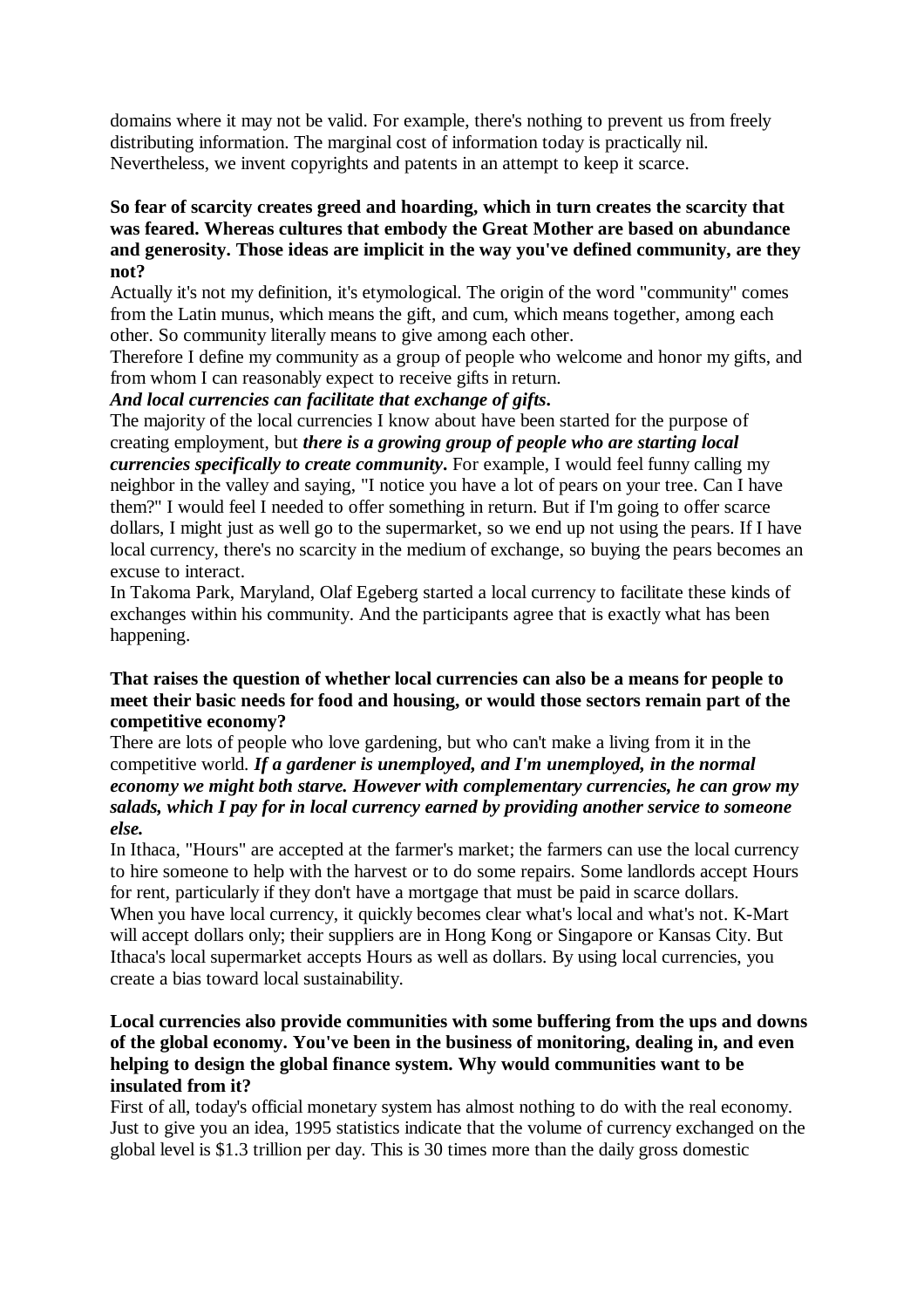product (GDP) of all of the developed countries (OECD) together. The annual GDP of the United States is turned in the market every three days!

Of that volume, only 2 or 3 percent has to do with real trade or investment; the remainder takes place in the speculative global cyber-casino. This means that the real economy has become relegated to a mere frosting on the speculative cake, an exact reversal of how it was just two decades ago.

# **What are the implications of this? What does it mean for those of us who aren't transacting deals across international boundaries?**

For one thing, power has shifted irrevocably away from governments toward the financial markets. When a government does something not to the liking of the market - like the British in '91, the French in '94 or the Mexicans in '95 - nobody sits down at the table and says "you shouldn't do this." A monetary crisis simply manifests in that currency. So a few hundred people, who are not elected by anybody and have no collective responsibility whatsoever, decide what your pension fund is worth - among other things.

### **You've also talked about the possibility of a crash in this system...**

Yes, I see it now as about a 50/50 chance over the next five or 10 years. Many people say it's 100 percent, and with a much shorter time horizon. George Soros**,** *who's made part of his living doing what I used to do - speculating in currencies - concluded, "Instability is cumulative, so that eventual breakdown of freely floating exchanges is virtually assured***."** Joel Kurtzman, ex-editor at the Harvard Business Review, entitles his latest book: The Death of Money and forecasts an imminent collapse due to speculative frenzy.

Just to see how this could happen: all the OECD Central Banks' reserves together represent about \$640 billion. So in a crisis situation, if all the Central Banks were to agree to work together (which they never do) and if they were to use all their reserves (which is another thing that never happens) they have the funds to control only half the volume of a normal day of trading. In a crisis day, that volume could easily double or triple, and the total Central Bank reserves would last two or three hours.

# **And the outcome would be?**

If that happens, we would suddenly be in a very different world*. In 1929, the stock market crashed, but the gold standard held. The monetary system held. Here, we are dealing with something that's more fundamental. The* **only precedent I know of is the Roman Empire collapse, which ended Roman currency.** That was, of course, at a time when it took about a century and a half for the breakdown to spread through the empire; now it would take a few hours.

### *So local currencies could provide some resilience for a community that could help it survive a currency melt-down or some other international breakdown. You've also mentioned that local currencies help promote sustainability. What's the connection?*

To understand that, we need to see the relationship between interest rates and the ways we discount the future.

If I ask, "Do you want \$100 now or \$100 a year from now," most people would want the money now simply because one can deposit money risk-free in a bank account and get about \$110 a year later. Another way of putting it is that if I were to offer you \$100 a year from now that would be about equal to offering you \$90 today. This discounting of the future is referred to as 'discounted cash flow'.

That means that *under our current system it makes sense to cut down trees and put the money in the bank; the money in the bank will grow faster than trees. It makes sense to*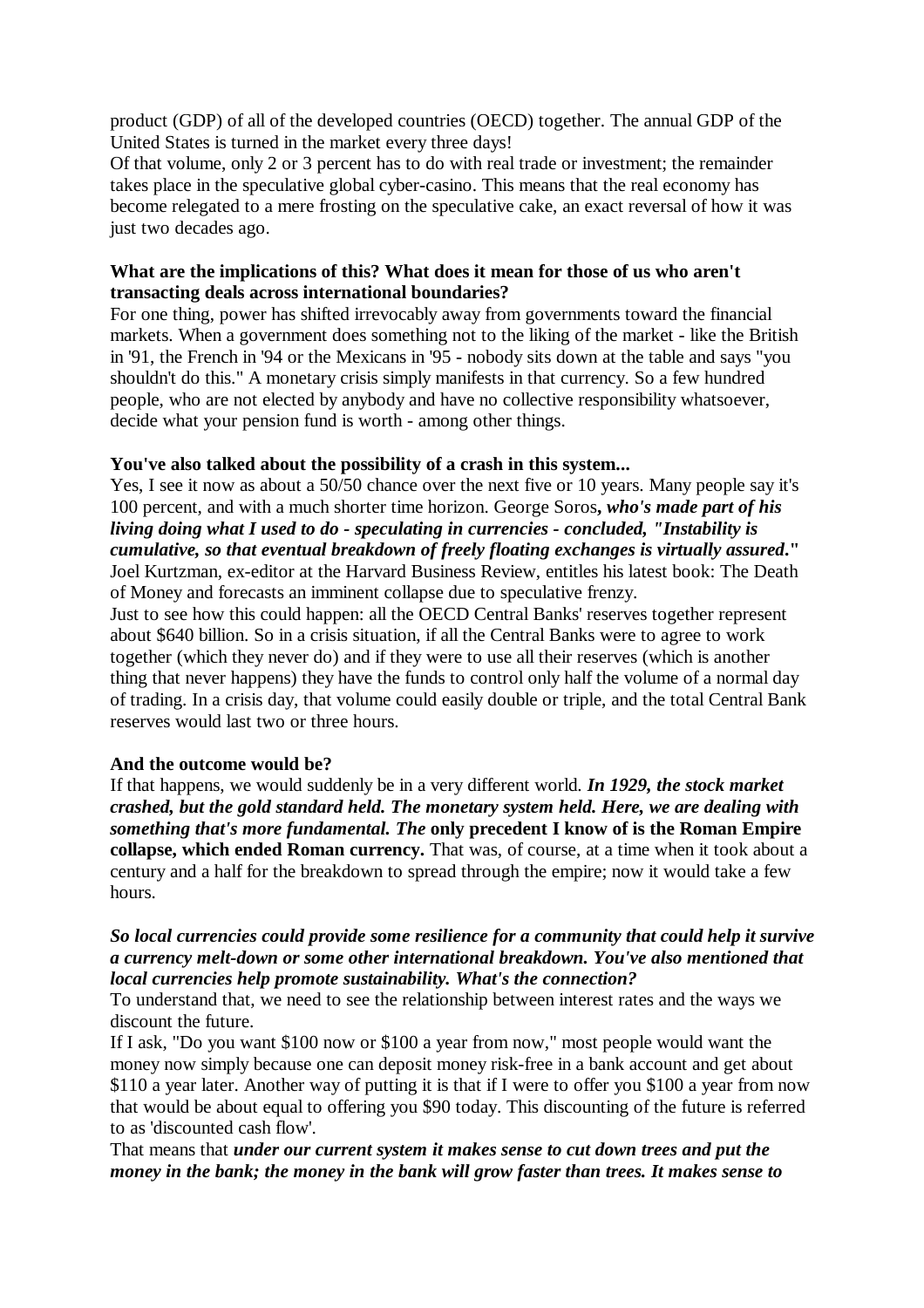# *"save" money by building poorly insulated houses because the discounted cost of the extra energy over the lifetime of the house is cheaper than insulating.*

We can, however, design a monetary system that does the opposite; it actually creates longterm thinking through what is called a "demurrage charge." The demurrage charge is a concept developed by Silvio Gesell about a century ago. His idea was that money is a public good - like the telephone or bus transport - and that we should charge a small fee for using it. In other words, we create a negative rather than a positive interest rate.

What would that do? If I gave you a \$100 bill and told you that a month from now you're going to have to pay \$1 to keep the money valid, what would you do?

# **I suppose I would try to invest it in something else.**

You got it. You know the expression, "Money is like manure; it's only good when it's spread out." *In the Gesell system, people would only use money as a medium of exchange, but not as a store for value. That would create work, because it would encourage circulation, and it would invert the short-term incentive system. Instead of cutting trees down to put the money in the bank, you would want to invest your money in living trees or installing insulation in your house.*

# **Has this ever been tried?**

There are only three periods I have found: classical Egypt; about three centuries in the European Middle Ages, and a few years in the 1930s. In ancient Egypt, when you stored grain, you would receive a token, which was exchangeable and became a type of currency. If you returned a year later with 10 tokens, you would only get nine tokens worth of grain, because rats and spoilage would have reduced the quantities, and because the guards at the storage facility had to be paid. So that amounted to a demurrage charge.

# *Egypt was the breadbasket for the ancient world, the gift of the Nile. Why? Because instead of keeping value in money, everybody invested in productive assets that would last forever things like land improvements and irrigation systems.*

Proof that the monetary system had something to do with this wealth is that it all ended abruptly as soon as the Romans replaced the Egyptian 'grain standard' currency with their own money system, with positive interest rates. After that, Egypt ceased being the grain-basket, and became a "developing country" as it is called today.

In Europe during the Middle Ages - the 10th to 13th centuries - local currencies were issued by local lords, and then periodically recalled and reissued with a tax collected in the process. Again, this was a form of demurrage that made money undesirable as a store of value. The result was the blossoming of culture and widespread well-being, corresponding exactly to the time period when these local currencies were used.

Practically all the cathedrals were built during this time period. If you think about what is required as investment for a small town to build a cathedral, it's extraordinary.

# **Because cathedrals take generations to build?**

Well, not only that. Besides the obvious symbolic and religious roles - which I don't want to belittle - one should remember that cathedrals had an important economic function; they attracted pilgrims, who, from a business perspective, played a similar role to tourists today. These cathedrals were built to last forever and create a long-term cash flow for the community. This was a way of creating abundance for you and your descendants for 13 generations! The proof is that it still works today; in Chartres, for instance, the bulk of the city's businesses still live from the tourists who visit the cathedral 800 years after it was finished!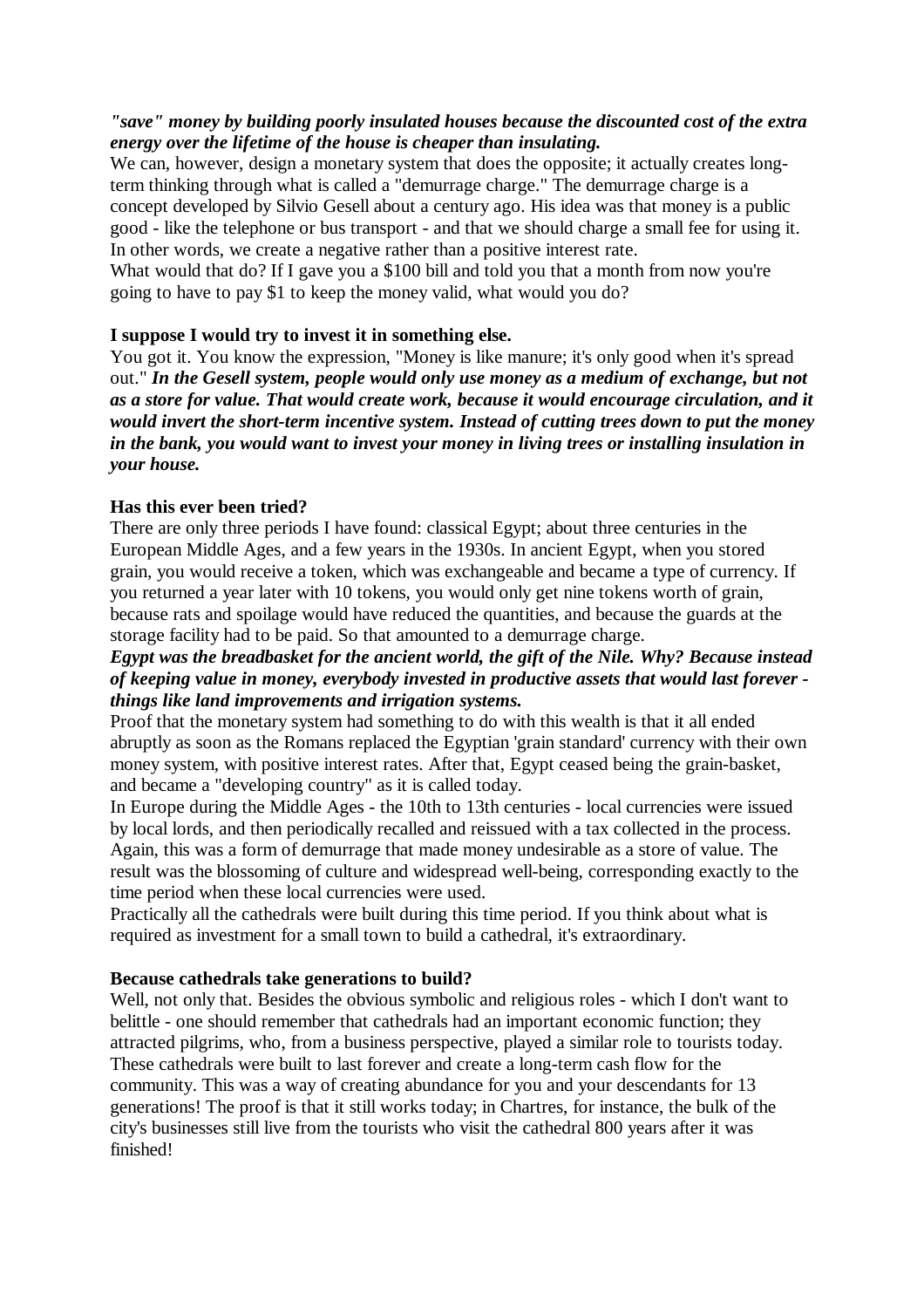### *When the introduction of gunpowder technology enabled the kings to centralize power in the early 14th century, the first thing they did was to monopolize the money system. What happened? No more cathedrals were built. The population was just as devoutly Christian in the 14th or 15th century, but the economic incentive for collective long-term investments was gone.*

I use the cathedral simply as an example. Accounts from 12th century estates show that mills and other productive assets were maintained at an extraordinary level of quality, with parts replaced even before they wore out. Recent studies have revealed that the quality of life for the common laborer in Europe was the highest in the 12th to 13th centuries; perhaps even higher than today. When you can't keep savings in the form of money, you invest them in something that will produce value in the future. So this form of money created an extraordinary boom.

### **Yet this was a period when Christianity was supreme in Europe and so presumably the Great Mother archetype was still being repressed.**

Well, actually a very interesting religious symbol became prevalent during this time: the famous "Black Madonna." There were hundreds of these statues during the 10th to 13th centuries, which were in fact statues of Isis with the child Horus sitting on her lap, directly imported from Egypt during the first Crusades. Her special vertical chair was called the "cathedra" (which is where the word cathedral comes from) and interestingly this chair was the exact symbol identifying Isis in ancient Egypt. The statues of the Black Madonnas were also identified in medieval time as the "Alma Mater" (literally the "Generous Mother," an expression still used in America to refer to someone's 'mother university').

The Black Madonnas were a direct continuity of the Great Mother in one of her most ancient forms. She symbolized birth and fertility, the wealth of the land. She symbolized spirit incarnate in matter, before the patriarchal societies separated spirit from matter. So here we have a direct archetypal linkage between the two civilizations that spontaneously created money systems with demurrage charges while creating unusual levels of abundance for the common people: ancient Egypt and 10th-to-13th century Europe. These money systems correspond exactly to the honoring of that archetype.

# **How interesting! What potential do you see for local currencies to bring this Great Mother archetype of abundance and generosity into our economic system today?**

The biggest issues that I believe humanity faces today are sustainability and the inequalities and breakdown in community, which create tensions that result in violence and wars. We can address both these issues with the same tool, by consciously creating currency systems that will enhance community and sustainability.

Significantly, we have witnessed in the past decades a clear re-awakening of the feminine archetype. It is reflected not only in the women's movement, in the dramatic increase in ecological concerns, or in new epistemologies reintegrating spirit and matter, but also in the technologies that enable us to replace hierarchies with networks (such as the Internet). Add to these trends the fact that *for the first time in human history we have available the production technologies to create unprecedented abundance. All this converges into an extraordinary opportunity to combine the hardware of our technologies of abundance and the software of archetypal shifts.* 

*Such a combination has never been available at this scale or at this speed: it enables us to consciously design money to work for us, instead of us for it.*

I propose that we choose to develop money systems that will enable us to attain sustainability and community healing on a local and global scale. These objectives are in our grasp within